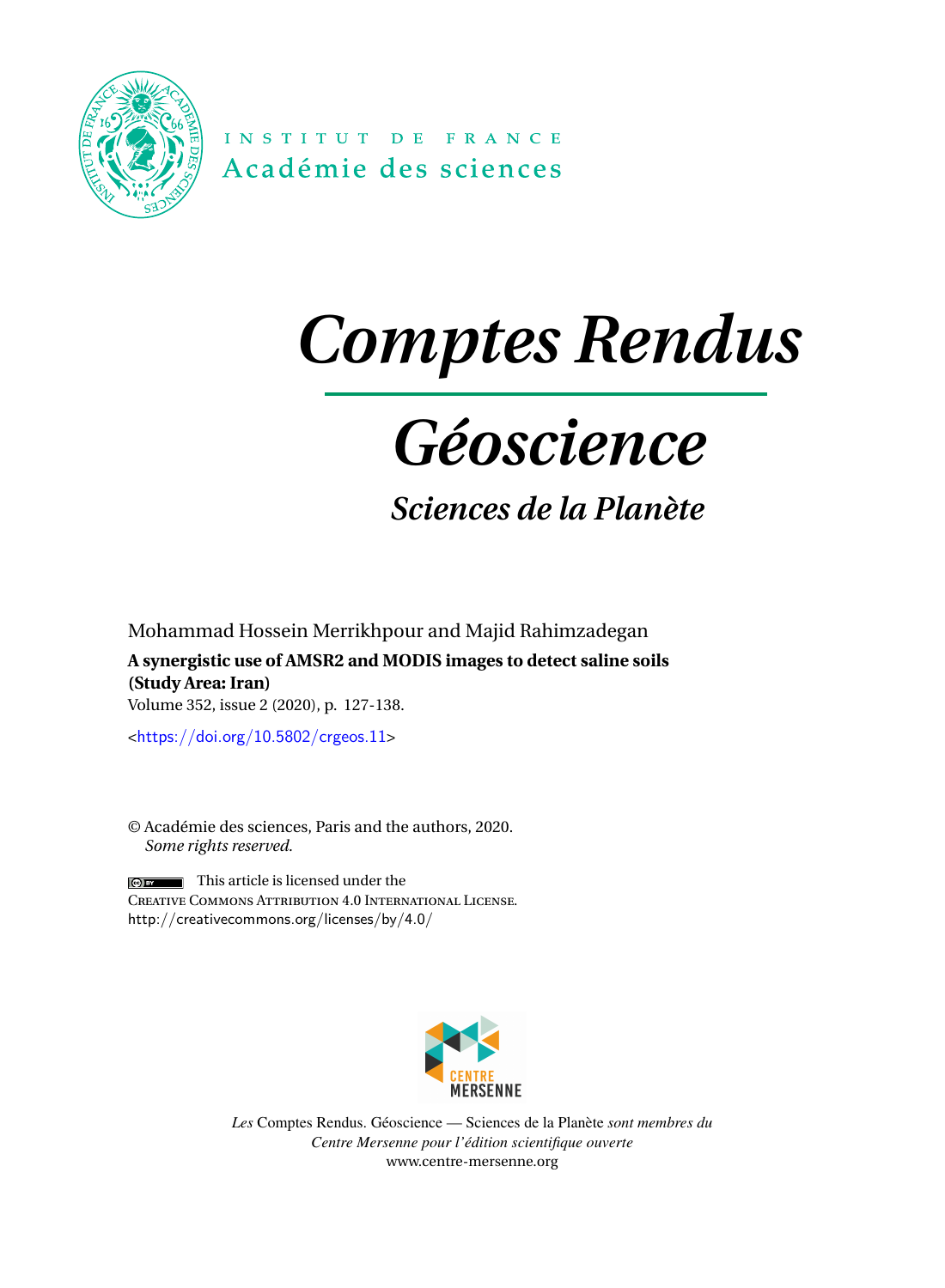

Hydrology, Environment— Original Article

# A synergistic use of AMSR2 and MODIS images to detect saline soils (Study Area: Iran)

**Mohammad Hossein Merrikhpour***<sup>a</sup>* **and Majid Rahimzadega[n](https://orcid.org/0000-0002-2632-4869)** <sup>∗</sup>**,** *<sup>a</sup>*

*<sup>a</sup>* Water Resources Department, Faculty of Civil Engineering, K. N. Toosi University of Technology, Tehran, Iran

*E-mails:* [hossein.merrikhpour@gmail.com](mailto:hossein.merrikhpour@gmail.com) (M. H. Merrikhpour), [rahimzadegan@kntu.ac.ir](mailto:rahimzadegan@kntu.ac.ir) (M. Rahimzadegan)

**Abstract.** Soil salinity is a critical environmental problem especially in arid and semiarid regions. Then, the objective of this study is to detect saline soils by synergistic use of the Advanced Microwave Scanning Radiometer 2 (AMSR2) and the Moderate Resolution Imaging Spectroradiometer (MODIS) images. In this regard, the Total Precipitable Water (TPW) Vapor parameter obtained from AMSR2 and MODIS, the Microwave Polarization Difference Index (MPDI), and a vertical to horizontal brightness temperature ratio  $(TB_v/TB_h)$  in the 6 GHz channel of AMSR2 were used in two procedures. In procedure 1, the thresholding on the TPW and MPDI, and in procedure 2, the thresholding on the TPW and the *T B<sup>v</sup>* /*T B<sup>h</sup>* in the 6 GHz channel were investigated. The overall accuracy and Kappa coefficient of the produced saline soil map by the procedure 1 were acquired as 0.865 and 0.715, and for the procedure 2 were 0.809 and 0.607, respectively.

**Keywords.** Saline soil, Advanced Microwave Scanning Radiometer 2 (AMSR2), Moderate Resolution Imaging Spectroradiometer (MODIS), Total Precipitable Water (TPW).

*Manuscript received 6th April 2019, revised 14th March 2020, accepted 14th April 2020.*

# **1. Introduction**

Preparation of soil salinity map is of great importance in the management of environment and agriculture. Most agricultural crops are sensitive to the high intensity saline soils [\[Goossens and Van Ranst,](#page-11-0) [1998\]](#page-11-0). Furthermore, this phenomenon has a negative impact on the surface water and groundwater resources as well as on the social structure of a region [\[Li et al.,](#page-11-1) [2014\]](#page-11-1). About 830 million hectares of the world soil resources (around 7%), including Argentina, Venezuela, Egypt, Iran, Pakistan, United States, India, China, and Australia, are affected by the soil salinity [\[Ghassemi et al.,](#page-11-2) [1995\]](#page-11-2). In general, there is soil salinity in about 20% of the irrigated agricultural areas around the world, which is about 30% in the arid and semi-arid climates such as Egypt, Iran, and Venezuela [\[Goossens and Van Ranst,](#page-11-0) [1998\]](#page-11-0).

Remote sensing techniques are among the monitoring tools for the identification of soil salinity on a large spatial scale [\[Bouaziz et al.,](#page-10-0) [2011\]](#page-10-0). Salt content of the soil affects the measured radiance in different wavelengths of the electromagnetic spectrum. Therefore, the processing of the satellite images can be used to produce saline soil maps [\[Metternicht and](#page-12-0) [Zinck,](#page-12-0) [2003\]](#page-12-0). However, there are some limitations to monitor the soil salinity by the satellite imagery

<sup>∗</sup>Corresponding author.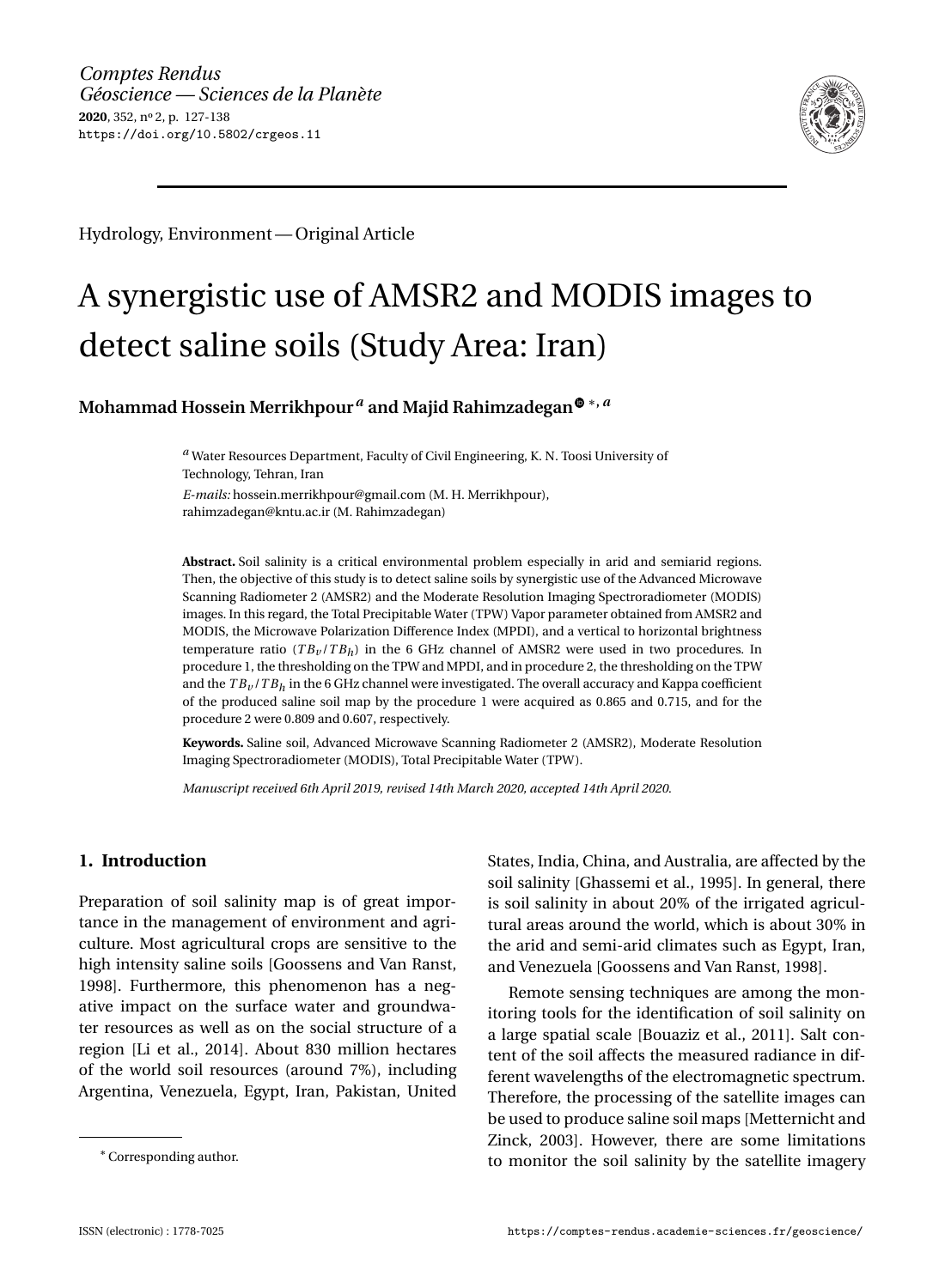such as (1) Different salts have different electromagnetic spectral absorption properties, which means that each wavelength can detect a particular type of salt, (2) The presence of vegetation cover can lead to mixed pixels producing an error in the detection of the salinity, (3) In some cases, the geometric properties of the salt surface due to the human activities on the soil, result in some ambiguities in the remote soil salinity detection [\[Eklund,](#page-11-3) [1998\]](#page-11-3).

In the last three decades, many studies have been accomplished to detect soil salinity using remote sensing data, especially in the optical spectral ranges. Satellite images have been used for monitoring, detecting, and generating saline soil maps all over the world [\[Bouaziz et al.,](#page-10-0) [2011,](#page-10-0) [Lasne et al.,](#page-11-4) [2008,](#page-11-4) [Metter](#page-12-1)[nicht and Zinck,](#page-12-1) [2008,](#page-12-1) [Verma et al.,](#page-12-2) [1994\]](#page-12-2).

# 1.1. *Previous studies on detecting the saline soils using optical remote sensing*

A lot of studies have been carried out to prepare saline soil maps using optical remote sensing based on the use of various vegetation indices such as NDVI $^1$  $^1$ , SAVI $^2$  $^2$ , RVI $^3$  $^3$ , SBI $^4$  $^4$ , GVI $^5$  $^5$ , and WI $^6$  $^6$  [\[Alhammadi](#page-10-1) [and Glenn,](#page-10-1) [2008,](#page-10-1) [Eldeiry and Garcia,](#page-11-5) [2008,](#page-11-5) [Jabbar and](#page-11-6) [Chen,](#page-11-6) [2008,](#page-11-6) [Lobell et al.,](#page-11-7) [2010,](#page-11-7) [Matinfar et al.,](#page-11-8) [2013,](#page-11-8) [Wang et al.,](#page-12-3) [2002,](#page-12-3) [2013,](#page-12-4) [Zhang et al.,](#page-12-5) [2011\]](#page-12-5). [Madani](#page-11-9) [\[2005\]](#page-11-9) detected and monitored the soil salinity over the Siwa Oasis, Egypt using two Landsat images acquired on 1987 and 1999. The salinity index of pixels in the 1987 and 1999 was measured to be about 0–0.2 and 0–0.4, respectively. These values showed that the soil salinity had increased in that 12-year period. [Fernandez-Buces et al.](#page-11-10) [\[2006\]](#page-11-10) investigated the correlation of the COSRI<sup>[7](#page-0-0)</sup> remote sensing index from

the Landsat ETM sensor with the soil salinity parameters, including the  $EC<sup>8</sup>$  $EC<sup>8</sup>$  $EC<sup>8</sup>$  and Sodium Absorption Ratio in the Mexican area of Texcoco. The coefficients of determination of the results with the EC and the Sodium Absorption Ratio were calculated to be 0.885 and 0.857, respectively. [Wu et al.](#page-12-6) [\[2008\]](#page-12-6) identified the soil salinity using 5 Landsat images from 1973 to 2006 and monitored the salinity changes using a normal supervised classification method. The overall accuracy of the detection of saline soils in this study was acquired as 90%. They also proved that the new irrigation methods have a significant effect on the reducing soil salinization speed. [Bouaziz et al.](#page-10-0) [\[2011\]](#page-10-0) provided the relationship for predicting soil salinity (EC parameter) using 18 indices of salinity, veg-etation, and intensity derived from MODIS<sup>[9](#page-0-0)</sup> in the northeast of Brazil which is a dry region. Linear spectral separation method was used to separate the soil from the vegetation per pixel. The coefficient of determination and  $RMSE^{10}$  $RMSE^{10}$  $RMSE^{10}$  were determined as 0.4 and 12 µscm−<sup>1</sup> , respectively. [Zhang et al.](#page-12-7) [\[2015\]](#page-12-7) investigated the correlation between the  $EVI<sup>11</sup>$  $EVI<sup>11</sup>$  $EVI<sup>11</sup>$  and NDVI derived from MODIS with the soil salinity (EC parameter) in the catchment area of the Yellow River in China. The results showed a higher correlation of the EVI compared with the NDVI. The coefficient of determination of the EVI with the EC was calculated to be 0.59–0.92 regarding the vegetation type. [Yahiaoui](#page-12-8) [et al.](#page-12-8) [\[2015\]](#page-12-8) analyzed the relationship between topographic parameters and soil salinity using reflectance values of two Landsat 7 images in winter and summer and the  $DEM^{12}$  $DEM^{12}$  $DEM^{12}$  in the Lower Cheliff plain (Algeria) in 2013. They concluded that soil salinity had no correlation with slope gradient, while it was significantly correlated with elevation when the EC values were less than 8 dS/m.

- <sup>4</sup>Soil Brightness Index.
- <sup>5</sup>Green Vegetation Index.
- <sup>6</sup>Wetness Index.
- <sup>9</sup>Moderate Resolution Imaging Spectroradiometer.
- 10 Root Mean Square Errror.
- <sup>11</sup>Enhanced Vegetation Index.
- <sup>12</sup>Digital Elevation Model.

<sup>&</sup>lt;sup>1</sup>Normalized Difference Vegetation Index.

<sup>2</sup>Soil-adjusted Vegetation Index.

<sup>&</sup>lt;sup>3</sup>Ratio Vegetation Index.

<sup>7</sup>Combined Spectral Response Index.

<sup>8</sup>Electrical Conductivity.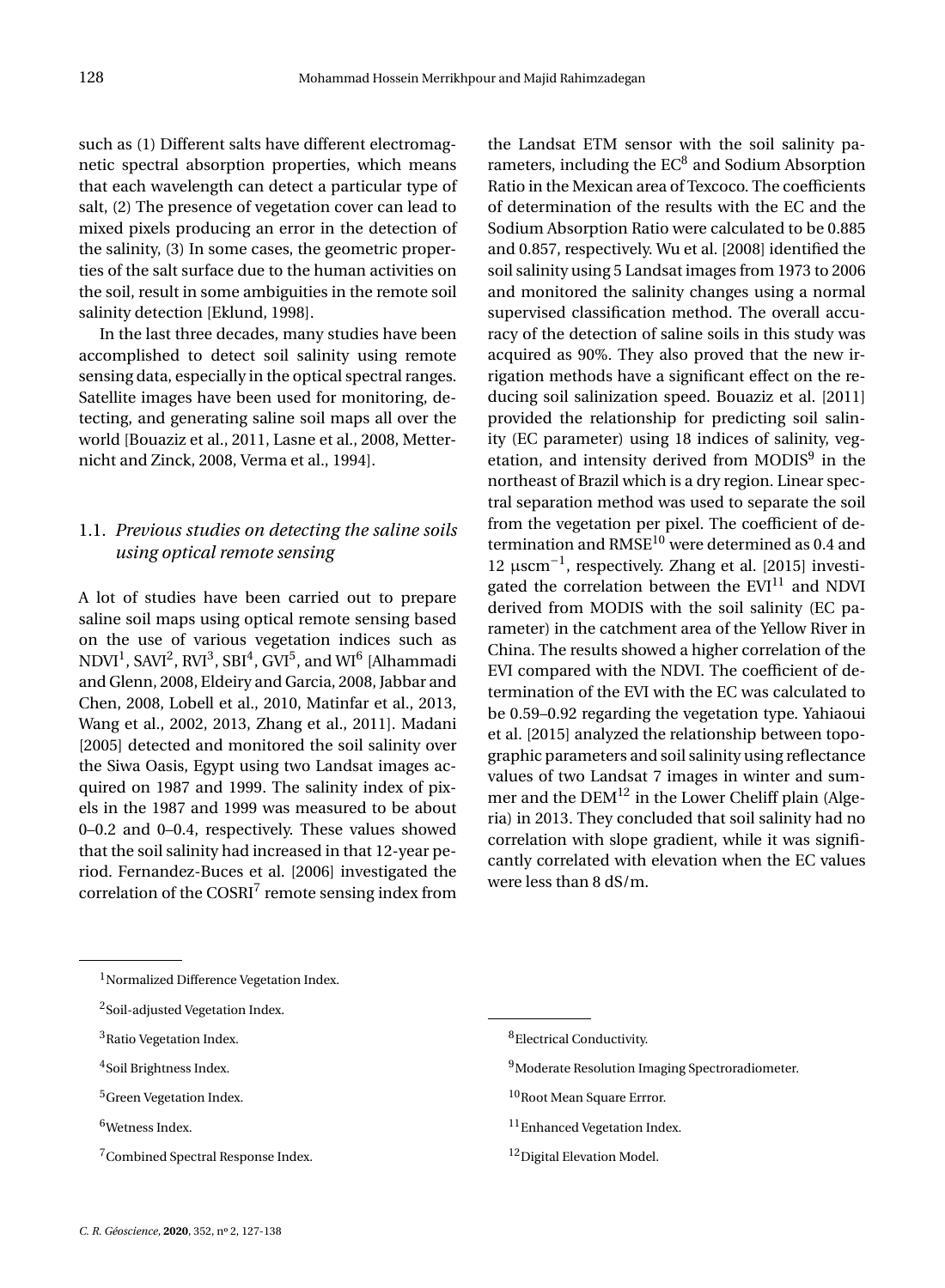# 1.2. *Previous studies on detecting the saline soils in the range of microwave wavelengths*

[Bobrov](#page-10-2) [\[1999\]](#page-10-2) demonstrated that the value of the surface roughness, soil moisture, and evaporation from the soil surface have a high sensitivity to the soil salinity changes. It was accomplished by experiments on the saline soil samples with different salinity levels and on the non-saline soil samples at a frequency of 6.25 GHz. [Lasne et al.](#page-11-4) [\[2008\]](#page-11-4) investigated the effect of the soil salinity on the dielectric constant of the soil and the SAR backscattering coefficient in the frequency range of 1 to 7 GHz by implementing simulated experiments. The results showed the high sensitivity of the imaginary part of the dielectric constant to the salinity as well as the high effect of the salinity on the soil radar backscattering. Moreover, the salinity influences on the VV polarization was greater than that of the HH. [Gong et al.](#page-11-11) [\[2013\]](#page-11-11) conducted experiments on 150 soil samples with different moisture and salinity levels at the different frequencies in the range of microwave wavelengths (0.2 to 20 GHz). They concluded that the soil salinity has no effect on the real part of the soil dielectric constant, but the effect of its changes on the imaginary part is considerable. Moreover, the highest sensitivity of the dielectric constant to the salinity was observed at frequencies below 2 GHz and this sensitivity was very low at the frequencies higher than 8 GHz. [Chi et al.](#page-10-3) [\[2017\]](#page-10-3) estimated the amount of dielectric constant of the soil and the soil salinity content. It was performed by using the recorded quantities of the emissivity at the microwave frequencies (1 to 10 GHz) over the saline soils in the laboratory. Furthermore, there was found a relationship for the soil salinity estimation by using the standard  $PSO<sup>13</sup>$  $PSO<sup>13</sup>$  $PSO<sup>13</sup>$  and improved PSO optimization algorithms. The success ratio of the results in the two algorithms was calculated to be approximately 60% and 75%, respectively.

According to the literature, one of the methods for estimating the soil salinity is the use of the microwave data in the frequencies less than 7 GHz. In this regard, passive microwave satellite data such as AMSR2 $^{14}$  $^{14}$  $^{14}$  measurements can be utilized. Thereafter, the passive microwave brightness temperatures of AMSR2 in some frequencies are dependent on the Total Precipitable Water (TPW) Vapor in addition to salinity [\[Du et al.,](#page-11-12) [2015,](#page-11-12) [Jones et al.,](#page-11-13) [2010,](#page-11-13) [Merrikh](#page-11-14)[pour and Rahimzadegan,](#page-11-14) [017b\]](#page-11-14). TPW is the amount of the water vapor contained in a vertical column to the unit area from the ground up to the top of the atmosphere [\[Frouin et al.,](#page-11-15) [1990\]](#page-11-15). Several methods are presented for estimating TPW based on the satellite remote sensing data including images in the optical wavelengths  $(0.4-14 \mu m)$  [\[Gao and Kaufman,](#page-11-16) [2003,](#page-11-16) [Merrikhpour and Rahimzadegan,](#page-11-17) [017a,](#page-11-17) [Rahimzade](#page-12-9)[gan and Mobasheri,](#page-12-9) [2011,](#page-12-9) [Seemann et al.,](#page-12-10) [2003\]](#page-12-10) and the microwave wavelengths [\[Deeter,](#page-11-18) [2007,](#page-11-18) [Du et al.,](#page-11-12) [2015,](#page-11-12) [Merrikhpour and Rahimzadegan,](#page-11-14) [017b,](#page-11-14) [Zhou](#page-12-11) [et al.,](#page-12-11) [2016\]](#page-12-11).

In general, most of the remote sensing studies to detect the soil salinity are within the range of optical wavelengths. Moreover, investigations in the microwave wavelength range were executed using active microwave wavelengths in the laboratory. In addition, little research has been accomplished on the detection of the saline soils using the passive microwave data. Therefore, the aim of this study is to detect the saline soils in Iran using the estimated TPW and the brightness temperature in the vertical and horizontal polarizations of the 6 GHz channel of AMSR2. To calculate the TPW, the combination of the optical and passive microwave data including data from MODIS, ASTER, and AMSR2 has been used. The implementations of this study are performed for 80 days from the four seasons of 2015– 2016. In this regard, the study area and used data of this study are presented in the Section [2.](#page-3-0) Furthermore, the methodology of the study, including the method of estimating the TPW parameter and introducing the microwave indices to detect the saline soils is presented in this section. Analysis of the results, and finally, the conclusion are presented in the Sections [3](#page-7-0) and [4,](#page-9-0) respectively.

#### <span id="page-3-0"></span>**2. Materials and methods**

#### 2.1. *Study area*

Iran is the selected area of this study located in the southwestern Asia with an area of 1.65 million square kilometers. The climate of Iran is arid and semi-arid for about 90% of its area. Summer in the central regions of Iran is very hot and the temperature in some

<sup>&</sup>lt;sup>13</sup> Particle Swarm Optimization.

<sup>14</sup>Advanced Microwave Scanning Radiometer 2.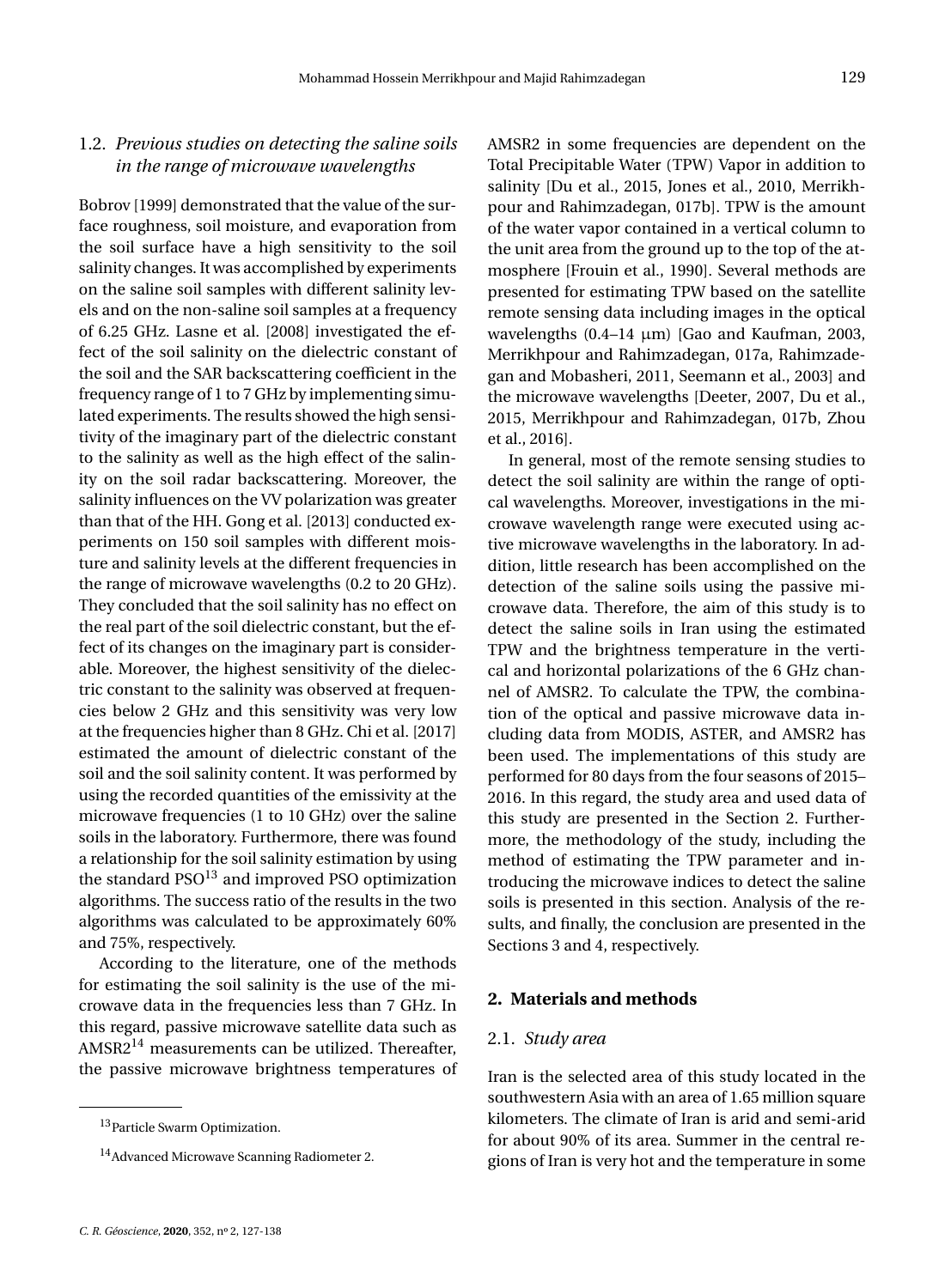conditions is more than 50 ◦C. The temperature in winter in many parts of Iran is negative and in some days it reaches below −30 ◦C in the northwestern area. The average annual precipitation in the central plateau of Iran is about 50 mm, on the northern coast is 1000 mm, and in total is about 250 mm [\[Qureshi et al.,](#page-12-12) [2007\]](#page-12-12). The soil salinity is one of the critical issues in Iran that has a negative impact on the agriculture and its water resources. Some issues triggered the development and expansion of the soil salinity in the recent years in Iran. Those issues include the lack of the adequate drainage of the surface water and groundwater, the lack of proper management of water resources, the use of the salt water for irrigation of the fields and the presence of the salt in the soils naturally (especially in the central regions of Iran). The soil salinity in the central regions of Iran are high due to the high temperature and the presence of salt in its soils. About 50% of agricultural lands of Iran is affected by the salinity of the soil in various degrees [\[Qureshi et al.,](#page-12-12) [2007,](#page-12-12) [Taghizadeh-](#page-12-13)[Mehrjardi et al.,](#page-12-13) [2014\]](#page-12-13). Figure [1](#page-5-0) shows the location of Iran and the zoning map of soil salinity [\[Ghassemi](#page-11-2) [et al.,](#page-11-2) [1995\]](#page-11-2).

## 2.2. *Data processing*

In this study, five remote sensing data sets were used. Those data sets include (1) the brightness temperature in different channels of AMSR2, (2) the daily land surface temperature product of MODIS, (3) the MODIS daily surface reflectance in bands 1 and 2 for producing NDVI, (4) the MODIS cloud product (MOD35), and (5) the ASTER DEM. Moreover, the soil salinity zoning map of Iran produced by [Ghas](#page-11-2)[semi et al.](#page-11-2) [\[1995\]](#page-11-2) was used to select the training and test data for evaluating the proposed method for the saline soil detection.

## 2.2.1. *Brightness temperatures of AMSR2*

The AMSR- $E^{15}$  $E^{15}$  $E^{15}$  sensor on board the NASA<sup>[16](#page-0-0)</sup> Aqua satellite was launched on May 4, 2002, and it was retired in October 2012 [\[Al-Yaari et al.,](#page-10-4) [2014\]](#page-10-4). The AMSR2 sensor on board of the GCOM-W1 $^{17}$  $^{17}$  $^{17}$  satellite was launched on May 18, 2012 by the Japan Aerospace Exploration Agency as an alternative to the AMSR-E. The GCOM-W1 satellite is the first generation of GCOM series satellites that plays a key role in the global study of the water and energy cycle. AMSR2 measures the brightness temperature at the horizontal and vertical polarization in 7 channels at 6.9, 7.3, 10.6, 18.7, 23.8, 36.5, and 89 GHz. The most significant difference between AMSR2 and AMSR-E is the improvement of the 25 km spatial resolution of the AMSR-E to 10 km [\[Kachi et al.,](#page-11-19) [2014\]](#page-11-19). AMSR2 produces geophysical products such as TPW at sea and ocean surface, cloud liquid water, rainfall, sea surface temperatures, wind speed at sea surface, sea ice, snow depth, and soil moisture. AMSR2 image acquisition is twice a day when it is ascending (at 1:30 pm when passing through the equator) and when it is descending (at 1:30 am when crossing the equator) [\[Wu](#page-12-14) [et al.,](#page-12-14) [2016\]](#page-12-14).

In this study, the brightness temperature in the horizontal and vertical polarizations in 18, 23, 36, and 89 GHz bands was used to estimate the TPW. Moreover, the brightness temperature in 6 GHz channel was used as an effective parameter to detect the saline soil for 80 days from 2015 to 2016 (20 days every season of year). In order to synchronize the utilized AMSR2 and MODIS images, the daytime images (ascending overpasses) were used [\[JAXA,](#page-11-20) [2018\]](#page-11-20).

#### 2.2.2. *MODIS data*

According to the space programs of the USA, NASA set up a system to monitor, analyse, and investigate the earth surface, oceans, atmosphere, and their interactions called  $EOS<sup>18</sup>$  $EOS<sup>18</sup>$  $EOS<sup>18</sup>$  [\[Gao and Kaufman,](#page-11-16) [2003\]](#page-11-16). MODIS with 36 spectral bands as a member of EOS was launched on Terra platform in December 1999 and the second MODIS sensor was launched on the Aqua satellite in 2002 [\[García-Mora et al.,](#page-11-21) [2012,](#page-11-21) [Jus](#page-11-22)[tice et al.,](#page-11-22) [2002\]](#page-11-22). In this study, the daily land surface temperature and daily reflectance products of MODIS on board of the Terra satellite were used. The last product in bands 1 and 2 was used to calculate

<sup>15</sup>Advanced Microwave Scanning Radiometer for EOS.

<sup>&</sup>lt;sup>16</sup>National Aeronautics and Space Administration.

<sup>&</sup>lt;sup>17</sup>Global Change Observation Mission-Water 1.

<sup>18</sup> Earth Observing System.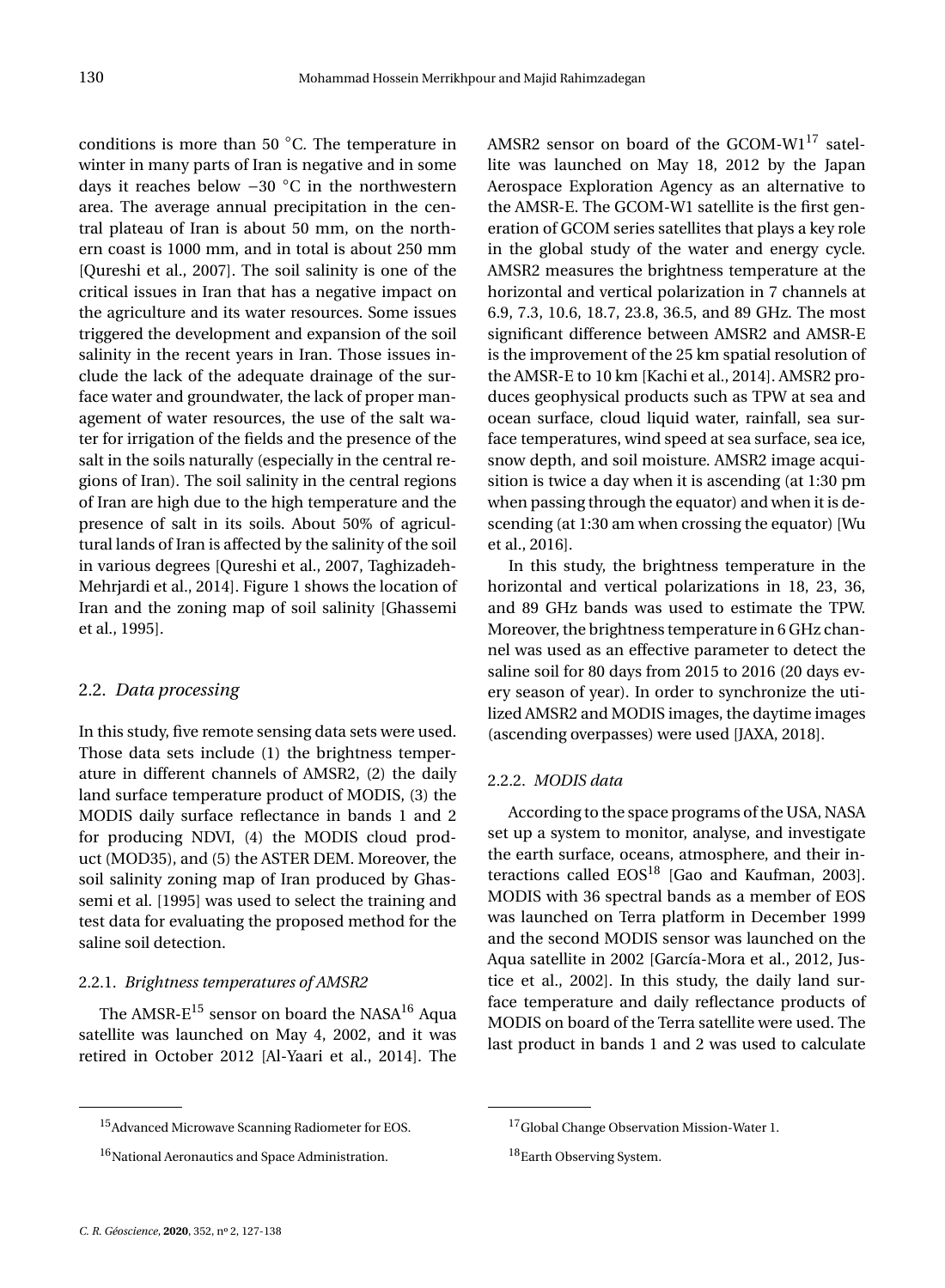

<span id="page-5-0"></span>**Figure 1.** Iran's position and the zoning map of soil salinity [\[Ghassemi et al.,](#page-11-2) [1995\]](#page-11-2).

the daily NDVI which is required in the TPW estimation algorithm. Furthermore, in using NDVI and land surface temperature, the MODIS cloud product (MOD35) with a spatial resolution of 1 km has been used to identify clear sky pixels with a probability higher than 95% [\[Ackerman et al.,](#page-10-5) [2010\]](#page-10-5) in the given time interval [\[NASA,](#page-12-15) [018b\]](#page-12-15).

#### 2.2.3. *Digital elevation model*

The DEM is one of the key data sets in many hydrological and meteorological studies. In this research, an ASTER DEM image of Iran with a spatial resolution of 30 m was used in the TPW estimation algorithm [\[NASA,](#page-12-16) [018a\]](#page-12-16). ASTER was launched by NASA in 1999 with a spatial resolution of 15 to 90 m, on board of the Terra satellite. This sensor has been gathering data with 14 spectral bands since February 2000 [\[Tachikawa et al.,](#page-12-17) [2011\]](#page-12-17).

#### 2.2.4. *Ground truth data*

In this study, 348 point data including 117 saline soil points and 231 non-saline soil points were gathered as the training set form the soil map of Iran represented by [Ghassemi et al.](#page-11-2) [\[1995\]](#page-11-2) (Figure [1\)](#page-5-0). Moreover 126 data containing 49 saline soil points and 77 non-saline soil points were considered as the test data.

#### 2.3. *Methodology*

In the studies on the soil salinity in the microwave wavelength range, the brightness temperature in the



<span id="page-5-1"></span>**Figure 2.** The sensitivity of microwave frequencies to some environmental parameters [\[Ulaby et al.,](#page-12-18) [1986\]](#page-12-18).

L, S, and C bands (1–8 GHz) has been used [\[Bobrov,](#page-10-2) [1999,](#page-10-2) [Chi et al.,](#page-10-3) [2017,](#page-10-3) [Gong et al.,](#page-11-11) [2013,](#page-11-11) [Lasne et al.,](#page-11-4) [2008\]](#page-11-4). The sensitivity of the brightness temperature in these bands to the salinity is high. The brightness temperature indicates the microwave radiation of the objects. The amount of radiation is proportional to the surface emissivity, and surface emissivity indicates the ability of the objects to radiate [\[Jones et al.,](#page-11-13) [2010\]](#page-11-13). Figure [2](#page-5-1) shows the sensitivity of different frequencies in the range of microwave wavelengths to some environmental parameters [\[Ulaby et al.,](#page-12-18) [1986\]](#page-12-18).

As shown in Figure [2,](#page-5-1) for the frequencies below 10 GHz, the lower the frequency, the higher the sensitivity to the salinity. In addition, in the saline soils with a low to high salinity, the brightness tempera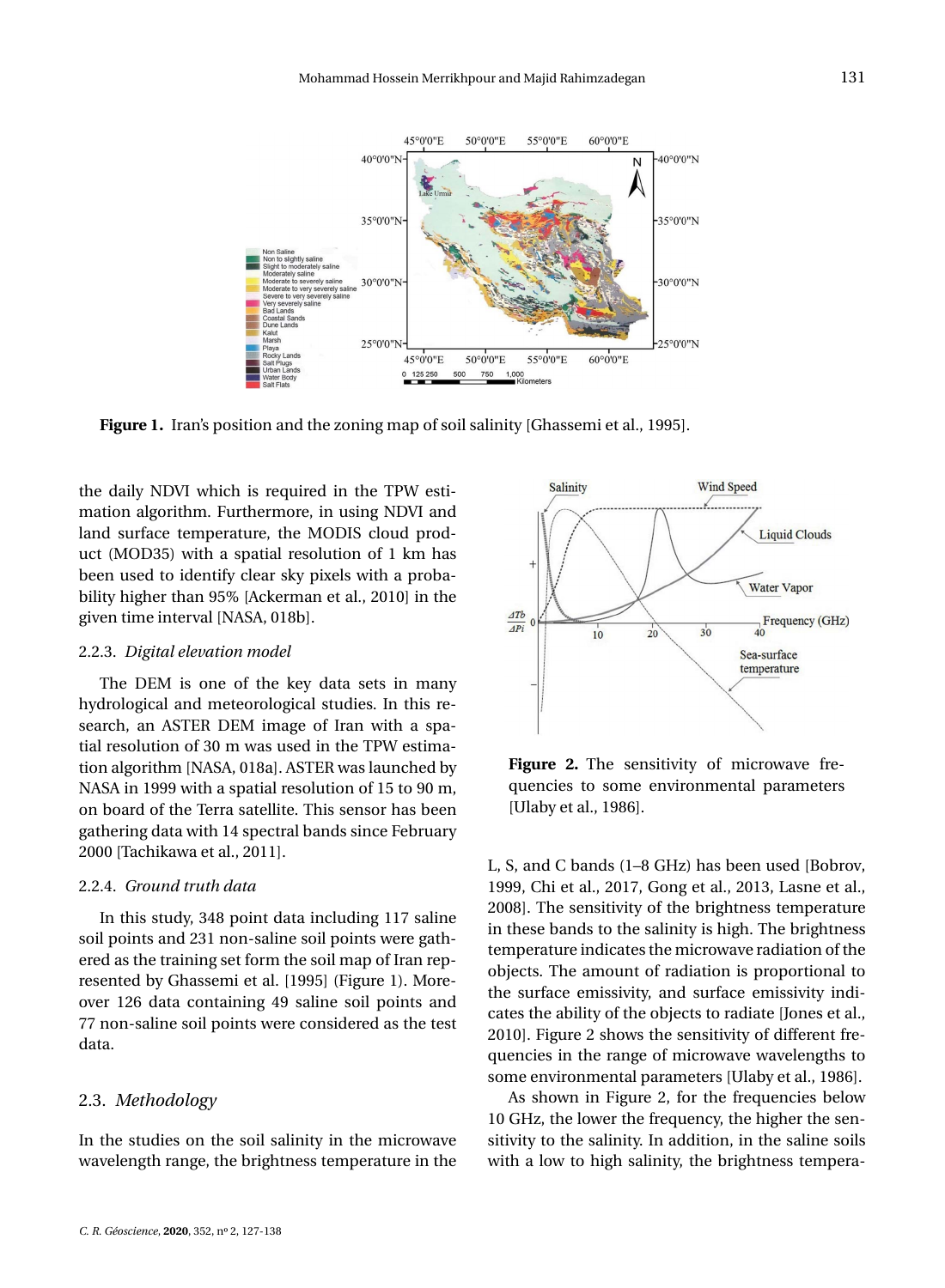ture at frequencies below 10 GHz in the vertical polarization is higher than that in the horizontal polarization [\[McColl et al.,](#page-11-23) [2012\]](#page-11-23). Therefore, the difference in the brightness temperature between vertical and horizontal polarizations in this frequency range can be used to detect the soil salinity. Since the lowest frequency in the AMSR2 images is 6.93 GHz channel, in this research the brightness temperature of this band in the horizontal and vertical polarizations was used as the determinant parameter to identify the saline soil.

To investigate the difference in the brightness temperatures of the vertical and horizontal polarizations in the saline soils, the *MPDI*[19](#page-0-0), and the ratio of the brightness temperature in the vertical to the horizontal polarizations  $(TB_v/TB_h)$  at 6 GHz band were considered. The *MPDI* is a vegetation index in the microwave wavelength range that has been used in many studies. It is shown in [\(1\)](#page-6-0) [\[Chen et al.,](#page-10-6) [2014,](#page-10-6) [Jackson and Schmugge,](#page-11-24) [1991,](#page-11-24) [Njoku and Li,](#page-12-19) [1999\]](#page-12-19):

<span id="page-6-0"></span>
$$
MPDI = \frac{TB_v - TB_h}{TB_v + TB_h}
$$
 (1)

In which  $TB_v$  and  $TB_h$  are the brightness temperatures in the vertical and horizontal polarizations, respectively. According to [\(1\)](#page-6-0), the higher the difference between the brightness temperatures in the vertical and horizontal polarizations, the higher value the *MPDI* shows.

On the other hand, in the early studies, it was observed that the TPW value obtained from the algorithm based on the microwave brightness temperature in areas with high soil salinity shows a higher value than the real value. This higher value can be due to high dielectric coefficient of the saline soil and the high sensitivity of the microwave frequencies to this parameter [\[Lasne et al.,](#page-11-4) [2008\]](#page-11-4). Therefore, in this research, the TPW obtained from AMSR2 images is also used along with the mentioned indicators as another determinant parameter for saline soil detection.

In this study, two procedures were used to identify the saline soils from the non-saline soils in Iran using the selected training data. In procedure 1, the TPW parameter and *MPDI* at the 6 GHz channel were



<span id="page-6-1"></span>**Figure 3.** The schematic flowchart of the implementation steps of this study.

used. In procedure 2, the TPW parameter and the ratio  $(TB_v/TB_h)$  at the 6 GHz channel were used. Figure [3](#page-6-1) schematically shows the steps of the implementation of this study.

# 2.3.1. *The algorithm of extracting TPW using AMSR2 data*

In this study, the proposed algorithm by [Merrikh](#page-11-14)[pour and Rahimzadegan](#page-11-14) [\[017b\]](#page-11-14) was used to extract the TPW over the land from the AMSR2 measurements. [Du et al.](#page-11-12) [\[2015\]](#page-11-12) initially developed the TPW estimation algorithm presented by [Jones et al.](#page-11-13) [\[2010\]](#page-11-13) in the general form of [\(2\)](#page-6-2) in both satellite ascending and descending overpasses:

<span id="page-6-2"></span>
$$
TPW = \alpha_0 + \alpha_1 T_s + \nu(\alpha_2 + \alpha_3 \exp(-H)) + \alpha_4 \log \left( \frac{\Delta T_b(89)}{\Delta T_b(36)} \right)
$$
 (2)

In which *TPW* is the amount of the final TPW and *V* is the initial value of the TPW. *V* is calculated based on brightness temperature values of 18.7 and 23.8 GHz channels in horizontal and vertical polarizations (the method to calculate this parameter was described by [Merrikhpour and Rahimzadegan](#page-11-14) [\[017b\]](#page-11-14)). In this Equation, the effect of the land surface temperature  $T_s$  (linear relationship), the elevation level *H* (exponential relationship), and the cloud liquid water (logarithm of the ratio of brightness temperature difference between the vertical and horizontal polarization in 89 and 36 GHz bands) are con-

<sup>&</sup>lt;sup>19</sup>Microwave Polarization Difference Index.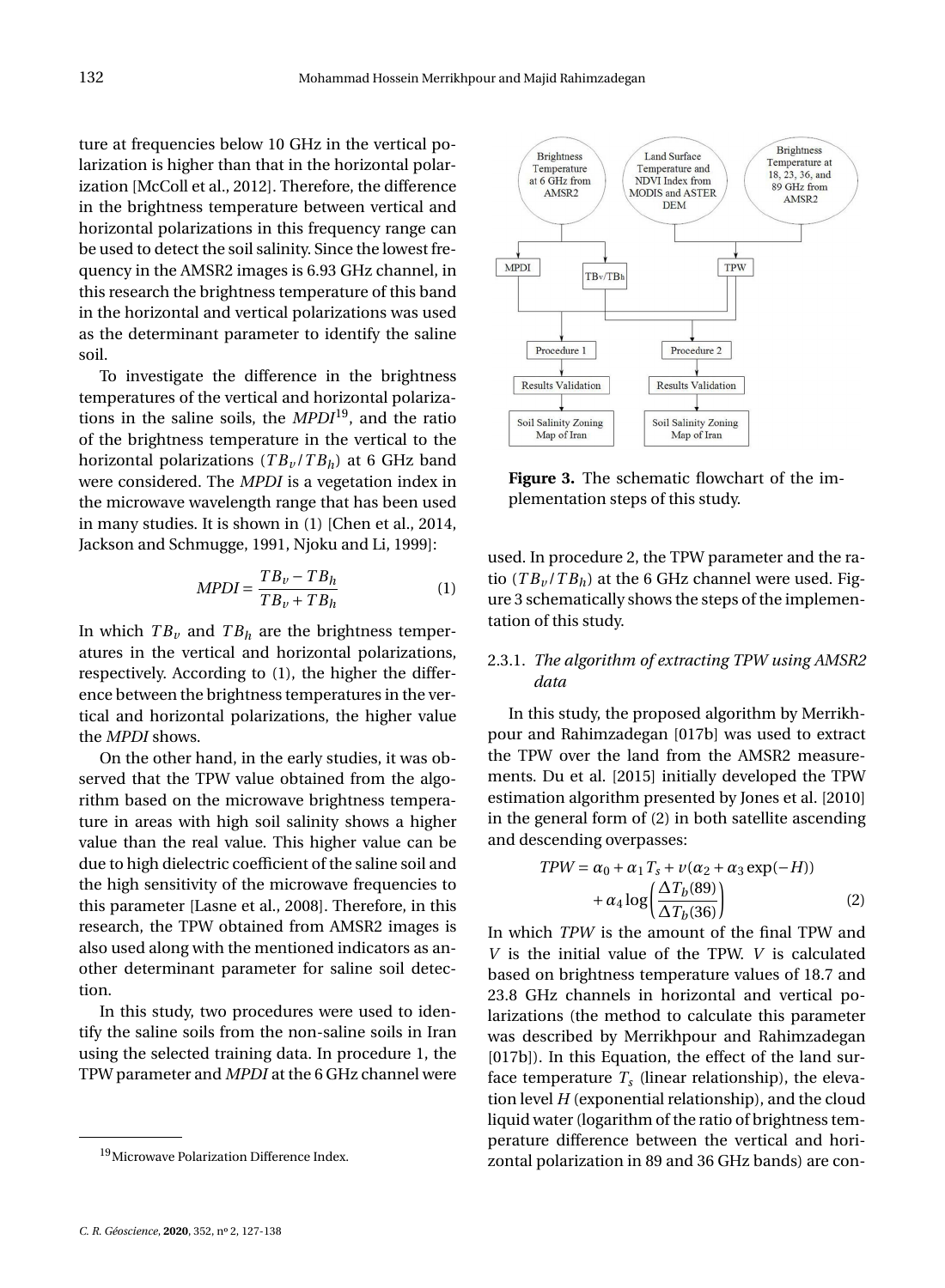sidered. [Merrikhpour and Rahimzadegan](#page-11-14) [\[017b\]](#page-11-14) represented [\(3\)](#page-7-1) to estimate the TPW parameter in Iran using the AMSR2 ascending overpass. This was accomplished by adding the effect of the *NDVI* as an exponential relationship to the [\(2\)](#page-6-2) and calculating the local coefficients as:

<span id="page-7-1"></span>
$$
TPW = -7.3 + 0.27T_s + V(0.15 + 0.24 \exp(-H))
$$

$$
-11.59 \log \left(\frac{\Delta T_b(89)}{\Delta T_b(36)}\right) + 7.49 (NDVI_{mean})^{-0.143}
$$
(3)

#### 2.3.2. *Saline soil pixels identification*

As mentioned in this study, three parameters *MPDI* at 6 GHz, the ratio  $(TB_v/TB_h)$  at 6 GHz, and TPW are used to identify saline soils. For this purpose, the optimal threshold of these parameters must be calculated. In procedure 1 based on the values of the TPW and *MPDI* at 6 GHz using the training data, the optimal thresholds of these two parameters were calculated to separate the saline soils from non-saline soils. If at a pixel the values of the TPW and *MPDI* are higher than the calculated threshold values simultaneously, then that point was considered as the saline soil. In procedure 2, the extracted TPW and the ratio  $(TB_v/TB_h)$  at 6 GHz were used. After acquired thresholds were implemented, a saline soil map was produced for each of the selected 80 satellite images. Then, the point which was assigned as the saline soil in the whole of 80 images was considered as a saline soil.

#### 2.3.3. *Results evaluation method*

To evaluate the results of the saline and non-saline soil classification, the error matrix was produced using the test data, with overall accuracy and kappa coefficient [\[Congalton and Green,](#page-11-25) [2008,](#page-11-25) [Vieira et al.,](#page-12-20) [2004\]](#page-12-20) extracted. Equations [\(4\)](#page-7-2) and [\(5\)](#page-7-3) were utilized to calculate the overall accuracy and kappa coefficient, respectively [\[Congalton and Green,](#page-11-25) [2008\]](#page-11-25):

<span id="page-7-2"></span>Overall accuracy = 
$$
\frac{\sum_{i=1}^{r} x_{ii}}{N}
$$
 (4)

where *N* is the total number of test data, *r* denotes the number of classes, and  $x_{ii}$  is the main diagonal value of the error matrix.

<span id="page-7-3"></span>Kappa coefficient  
\n
$$
= \frac{\text{Observed accuracy} - \text{Change agreement}}{1 - \text{Change agreement}}
$$
\n
$$
= \frac{N \sum_{i=1}^{r} x_{ii} - \sum_{i=1}^{r} (x_{i+} \times x_{+i})}{N^2 - \sum_{i=1}^{r} (x_{i+} \times x_{+i})}
$$
(5)

where  $x_{i+}$  and  $x_{+i}$  are the total number of data in row and column *i*, respectively.

#### <span id="page-7-0"></span>**3. Results and discussion**

Initially, two assumptions were evaluated:

(1) In the saline soil pixels, the brightness temperature at 6 GHz channel in the vertical polarization is higher than that in the horizontal polarization.

(2) The TPW in the pixels with the saline soils has higher value than that in the non-saline pixels.

The evaluation was accomplished at two saline and non-saline points with approximately the same ground elevation that are fairly near each other in fifteen days from the four seasons of 2015–2016. The results are shown in Table [1](#page-8-0) and corresponding charts are shown in Figure [4.](#page-8-1)

According to Table [1](#page-8-0) and Figure [4,](#page-8-1) it is clear that the TPW, *MPDI*, and  $TB_v/TB_h$  in the 6 GHz channel are significantly higher at the selected saline points than those in the non-saline points in all the four seasons of 2015–2016 (other selected points also had similar results). These investigations confirmed the sensitivity of the TPW parameter and the brightness temperature difference between the vertical and horizontal polarization in the 6 GHz band to the salinity of the soils.

Therefore, in order to detect the saline pixels from the non-saline ones, in procedure 1, the TPW and *MPDI* and in procedure 2, the TPW and the ratio  $TB_v / TB_h$  at 6 GHz band, were calculated. Using the extracted training data from Figure [1,](#page-5-0) in procedure 1, the threshold values of the TPW and *MPDI* and in procedure 2, the threshold values of TPW and the ratio *T B<sup>v</sup>* /*T B<sup>h</sup>* at 6 GHz channel were calculated. The results of the calculations showed that in procedure 1, the threshold values of the TPW and *MPDI* at 6 GHz were 11.7 mm and 0.08, respectively. For the procedure 2, threshold values of the TPW and the ratio  $TB_v / TB_h$  at 6 GHz were acquired to be 11.7 mm and 1.17, respectively.

In order to evaluate the results of the soil salinity detection using the optimal thresholds, pixels were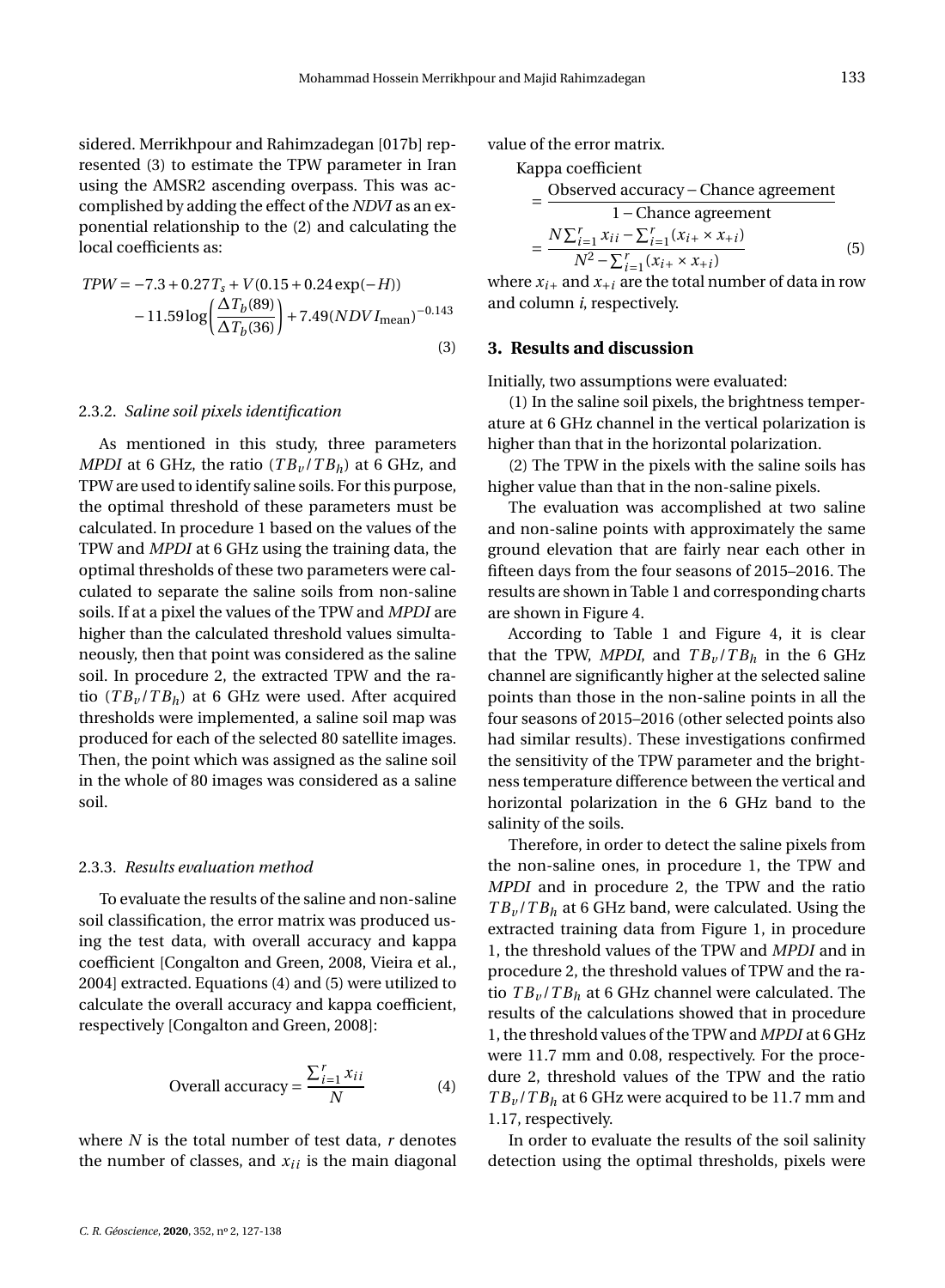

<span id="page-8-1"></span>**Figure 4.** The results of the comparison between two saline and non-saline points in 15 days from the 4 seasons of 2015–2016, (a) *TPW*, (b) *MPDI* index, and (c) Ratio (*T B<sup>v</sup>* /*T Bh*) at 6 GHz band.

<span id="page-8-0"></span>

| <b>Table 1.</b> The results of the comparison of the TPW, MPDI, and $(TB_\nu/TB_h)$ at the 6 GHz channel for two |
|------------------------------------------------------------------------------------------------------------------|
| saline and non-saline points in 15 days from the four seasons of 2015–2016                                       |

| Day<br>number  | Date        | Saline<br><b>TPW</b> | Non-saline<br><b>TPW</b> | Saline<br>MPDI | Non-saline<br><b>MPDI</b> | Saline<br>$(TB_{\nu 6}/TB_{h6})$ | Non-saline<br>$(TB_{\nu 6}/TB_{h6})$ |
|----------------|-------------|----------------------|--------------------------|----------------|---------------------------|----------------------------------|--------------------------------------|
| 1              | 3-May 2015  | 20.58                | 15.54                    | 0.05           | 0.04                      | 1.12                             | 1.09                                 |
| 2              | 5-May 2015  | 16.13                | 14.38                    | 0.06           | 0.03                      | 1.12                             | 1.05                                 |
| 3              | 7-May 2015  | 22.87                | 12.93                    | 0.11           | 0.02                      | 1.24                             | 1.03                                 |
| $\overline{4}$ | 10-May 2015 | 20.09                | 11.74                    | 0.09           | 0.02                      | 1.2                              | 1.03                                 |
| 5              | 4-Jul 2015  | 24.16                | 16.97                    | 0.07           | 0.02                      | 1.15                             | 1.04                                 |
| 6              | 8-Jul 2015  | 23.58                | 22.29                    | 0.08           | 0.04                      | 1.17                             | 1.07                                 |
| $\overline{7}$ | 13-Jul 2015 | 21.63                | 20.98                    | 0.07           | 0.03                      | 1.16                             | 1.06                                 |
| 8              | 15-Jul 2015 | 23.91                | 21.54                    | 0.08           | 0.04                      | 1.16                             | 1.09                                 |
| 9              | 4-Nov 2015  | 13.89                | 8.04                     | 0.16           | 0.02                      | 1.37                             | 1.05                                 |
| 10             | 11-Nov 2015 | 13.63                | 2.01                     | 0.14           | 0.02                      | 1.32                             | 1.04                                 |
| 11             | 13-Nov 2015 | 14.27                | 2.99                     | 0.13           | 0.02                      | 1.3                              | 1.03                                 |
| 12             | 14-Nov 2015 | 13.3                 | 4.06                     | 0.11           | 0.02                      | 1.26                             | 1.04                                 |
| 13             | 3-Jan 2016  | 7.31                 | 4.86                     | 0.09           | 0.03                      | 1.2                              | 1.06                                 |
| 14             | 7-Jan 2016  | 16.64                | 6.24                     | 0.11           | 0.03                      | 1.24                             | 1.07                                 |
| 15             | 14-Jan 2016 | 12.77                | 2.15                     | 0.14           | 0.03                      | 1.33                             | 1.06                                 |

classified into the saline and non-saline soil and the results were evaluated with the extracted test data from Figure [1.](#page-5-0) The overall accuracy and kappa coefficient in the classification of the saline and non-saline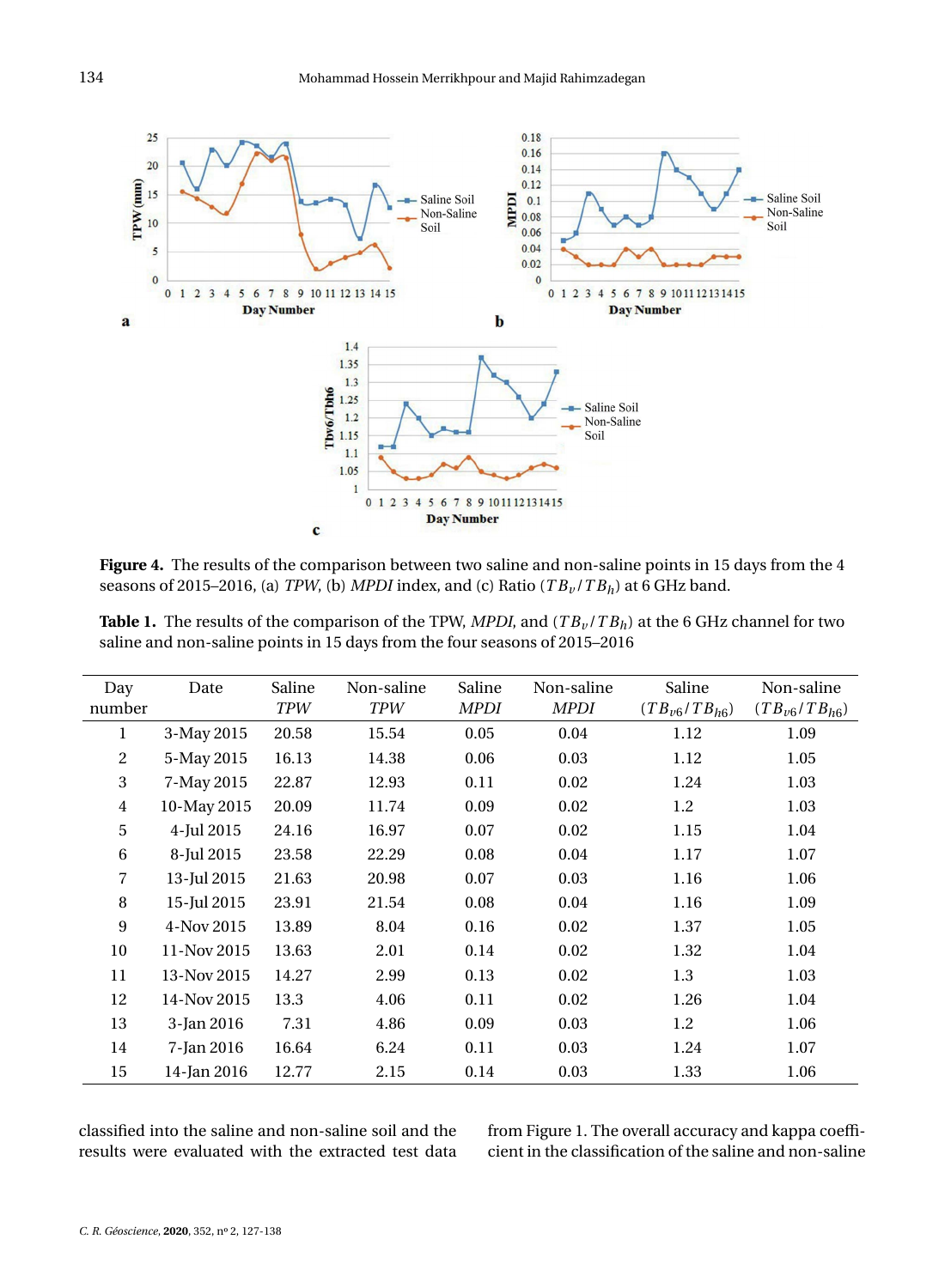

<span id="page-9-1"></span>**Figure 5.** Detected points as saline soil in the study area based on procedure 1.



<span id="page-9-2"></span>**Figure 6.** Detected points as saline soil in the study area based on procedure 2.

soil in procedure 1 were calculated to be 0.865 and 0.715, respectively which are acceptable values (Table [2\)](#page-10-7). The overall accuracy and Kappa coefficient in procedure 2 were calculated to be 0.809 and 0.607, respectively (Table [3\)](#page-10-8).

According to the results of Tables [2](#page-10-7) and [3,](#page-10-8) it was concluded that the calculated overall accuracy and Kappa coefficient in procedure 1 were higher than those in procedure 2. The results of both procedures were used to provide a map of the saline soils areas in the study area. Figures [5](#page-9-1) and [6](#page-9-2) show the saline points detected in the study area, using the thresholds of the procedures 1 and 2, respectively.

According to Figures [5](#page-9-1) and [6,](#page-9-2) and comparing them with Figure [1](#page-5-0) (as the evaluation map), it is proved that the pattern of identified points with the saline soil, especially in areas with severe salinity, is approximately the same in both procedures. However, in Figure [6](#page-9-2) more points with the saline soil were detected compared with those in Figure [5.](#page-9-1) Most of the areas containing the saline soils in Iran were detected in the center of Iran (central desert), the southwest, and the southern coastline.

The uncertainty in Figures [5](#page-9-1) and [6](#page-9-2) corresponds to the detection of the northern coastline of Iran as well as Lake Urmia as the saline areas. The first uncertainty can be due to the presence of the coast and the presence of the saline water in the coastal areas. The second uncertainty is due to the abundant salt in the semi-dry Lake of Urmia, which in some areas contains the pure salt and in some areas the mixture of water and salt.

# <span id="page-9-0"></span>**4. Conclusion**

The soil salinity is one of the important issues in the water resources management and agriculture, especially in the arid and semi-arid countries. Hence, it is very important to use different data sources to identify this phenomenon on a large spatial scale such as a remote sensing tool. Then, the purpose of this study was to detect and prepare the saline soil map in Iran with the synergistic use of the optical and microwave remote sensing data. To identify this phenomenon, the TPW parameter obtained from the AMSR2 and MODIS images, the *MPDI* at the frequency of the 6 GHz, and the ratio of brightness temperatures in the vertical to horizontal polarization at 6 GHz frequency of AMSR2 were used. Implementations were carried out in two procedures for 80 days from four seasons 2015–2016. Using training data, in procedure 1, the optimal threshold for the TPW parameter and the *MPDI* in the 6 GHz channel was calculated. In procedure 2, the optimal threshold for TPW parameter and the ratio  $(TB_v/TB_h)$  in the 6 GHz band were calculated. Then, the proposed indices of the both procedures were calculated. Afterwards, pixels which exceeding the calculated thresholds were considered to be points with the saline soil.

To evaluate the accuracy of the results, by using test data, the overall accuracy and kappa coefficient were extracted from the error matrix. The overall accuracy and Kappa coefficient in procedure 1 were 0.865 and 0.715, respectively, and in procedure 2 were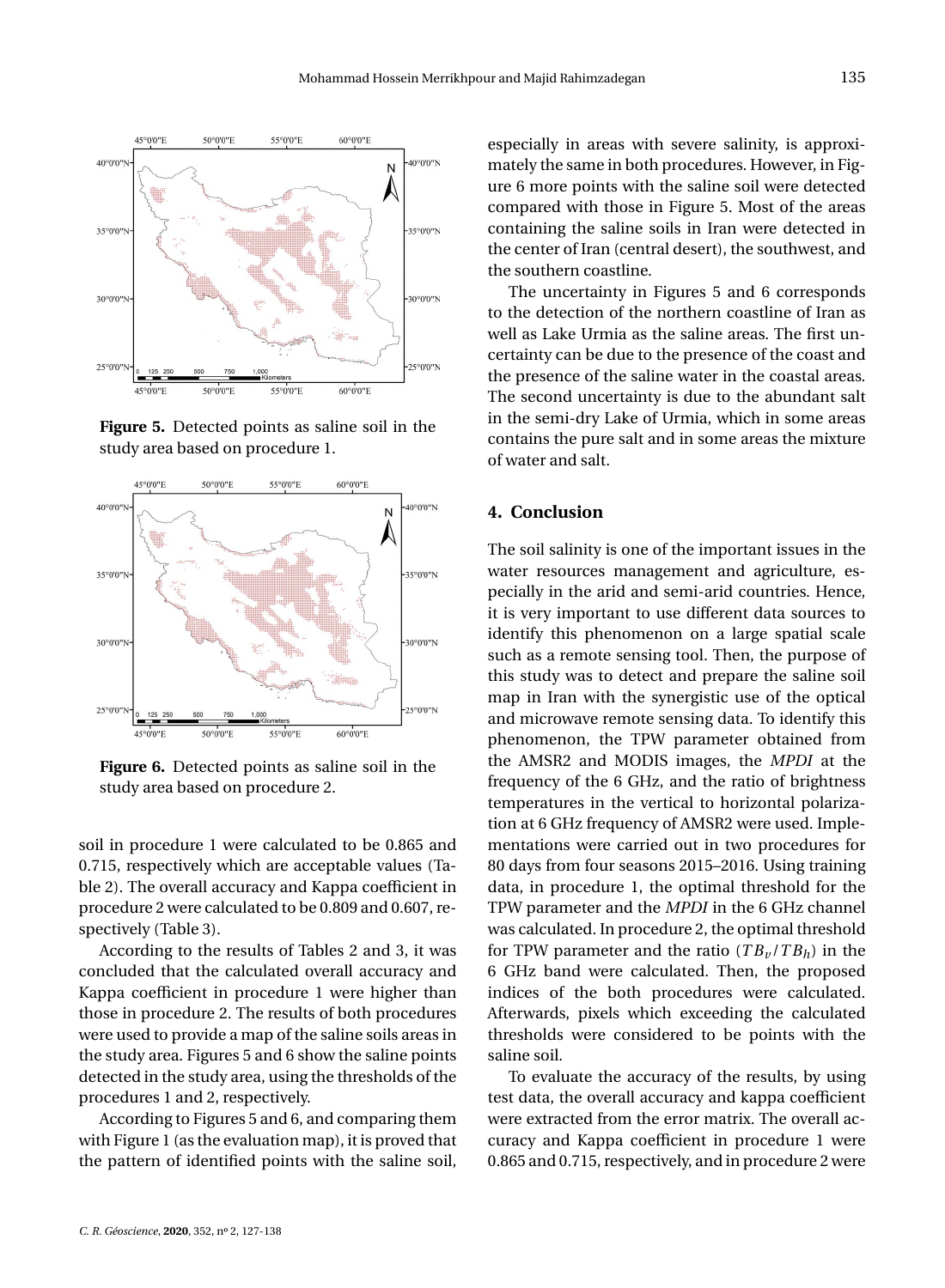| Classes    |    |    |     | Saline Non-saline Total User's accuracy |       |
|------------|----|----|-----|-----------------------------------------|-------|
| Saline     | 40 | 9  | 49  | 0.816                                   |       |
| Non-Saline | 8  | 69 | 77  | 0.896                                   |       |
| Total      | 48 | 78 | 126 | Overall accuracy                        | Total |
|            |    |    |     | 0.865                                   | 0.715 |

<span id="page-10-7"></span>**Table 2.** Error matrix results in procedure 1

<span id="page-10-8"></span>**Table 3.** Error matrix results in procedure 2

| Classes    |    |    |     | Saline Non-saline Total User's accuracy |       |
|------------|----|----|-----|-----------------------------------------|-------|
| Saline     | 40 | 9  | 49  | 0.816                                   |       |
| Non-Saline | 15 | 62 | 77  | 0.805                                   |       |
| Total      | 55 | 71 | 126 | Overall Accuracy                        | Total |
|            |    |    |     | 0.809                                   | 0.607 |

0.809 and 0.607, respectively. At the end, the points which were assigned as saline soil in the whole of the selected 80 days in the study area by implementing the calculated threshold values in the both procedures were considered as the drawing a final saline map.

Most saline areas identified in Iran were located in the central (central desert), the southwestern (Khuzestan province), and the southern coast of Iran. One of the advantages of this study is utilizing the brightness temperatures of the AMSR2 in 5 channels (6, 18, 23, 36 and 89 GHz) in the horizontal and vertical polarization in the saline soil detection along with MODIS bands. Using this innovative method and importing a limited number of training data from saline and non-saline soil points in different regions, we find it possible to present a soil salinity zonation map using satellite data, which has not been done in previous studies. Since Iran is a country with different climates and the intensity of soil salinity varies in different regions, the purpose of this study was to classify saline and non-saline soils. In future studies, it is recommended that, on a small spatial scale, by using the indices introduced in this study and soil salinity ground data such as EC and Sodium Absorption Ratio, a relationship is proposed to predict soil salinity parameters.

## **References**

- <span id="page-10-5"></span>Ackerman, S. et al. (2010). Discriminating clear-sky from cloud with modis algorithm theoretical basis document (MOD35) Version 6.1. Cooperative Institute for Meteorological Satellite Studies, University of Wisconsin–Madison: Madison, WI, USA.
- <span id="page-10-4"></span>Al-Yaari, A. et al. (2014). Global-scale evaluation of two satellite-based passive microwave soil moisture datasets (SMOS and AMSR-E) with respect to Land Data Assimilation System estimates. *Remote Sens. Environ.*, 149:181–195.
- <span id="page-10-1"></span>Alhammadi, M. and Glenn, E. (2008). Detecting date palm trees health and vegetation greenness change on the eastern coast of the United Arab Emirates using SAVI. *Int. J. Remote Sens.*, 29(6):1745–1765.
- <span id="page-10-2"></span>Bobrov, P. P. (1999). Estimating of soil salinity by passive microwave observations at C band, IEEE 1999 International Geoscience and Remote Sensing Symposium. In *IGARSS'99 (Cat. No. 99CH36293)*, pages 1105–1107. IEEE.
- <span id="page-10-0"></span>Bouaziz, M., Matschullat, J., and Gloaguen, R. (2011). Improved remote sensing detection of soil salinity from a semi-arid climate in Northeast Brazil. *C. R. Geosci.*, 343(11):795–803.
- <span id="page-10-6"></span>Chen, X. et al. (2014). Mapping global surface roughness using AMSR-E passive microwave remote sensing. *Geoderma*, 235:308–315.
- <span id="page-10-3"></span>Chi, T., Li, B., Mu, L., and Cao, G. (2017). Application study of the microwave emissivity spectra in the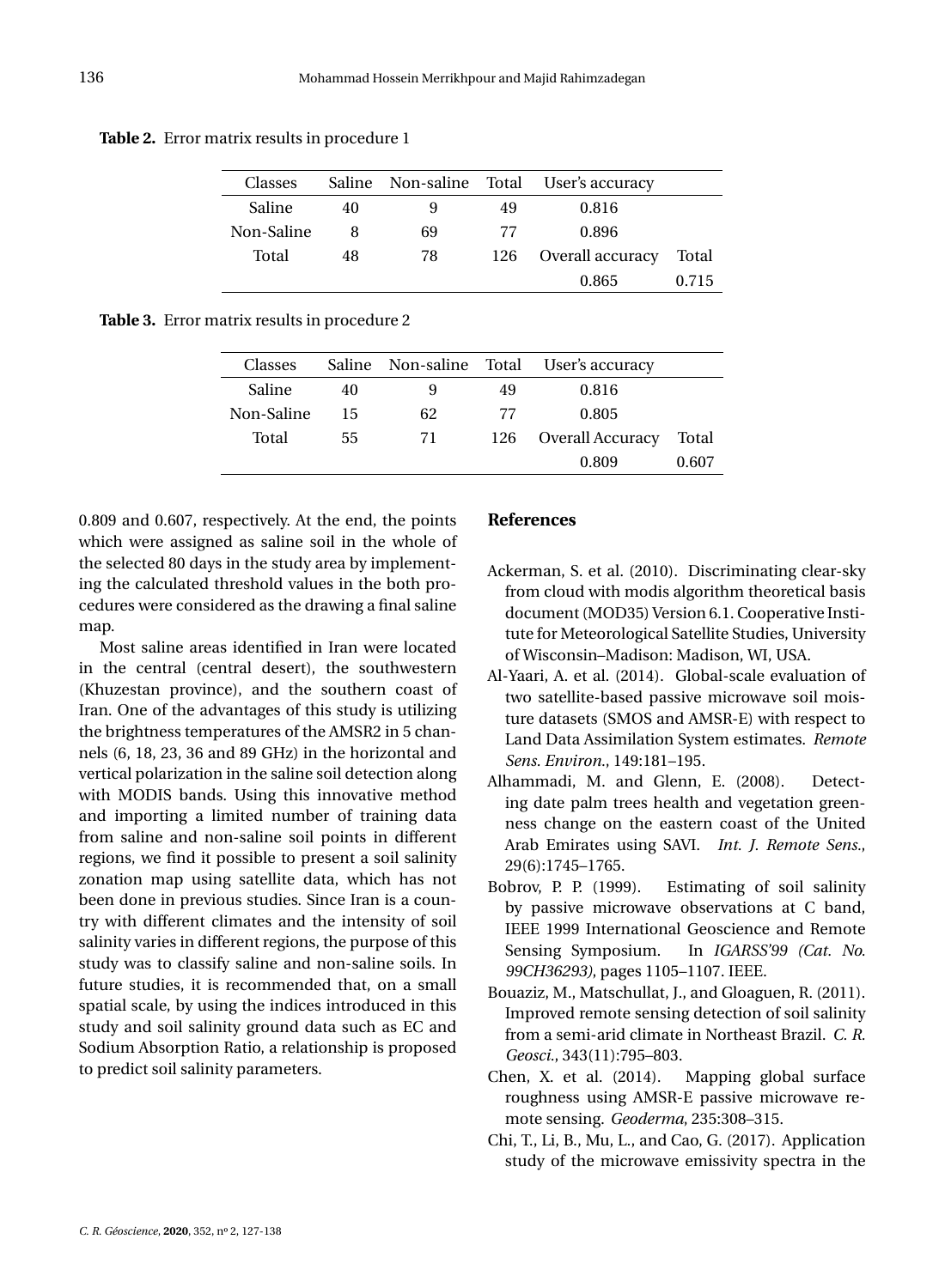estimation of salt content of saline soil. *Procedia Comput. Sci.*, 107:727–732.

- <span id="page-11-25"></span>Congalton, R. G. and Green, K. (2008). *Assessing the Accuracy of Remotely Sensed Data: Principles and Practices*. CRC Press.
- <span id="page-11-18"></span>Deeter, M. N. (2007). A new satellite retrieval method for precipitable water vapor over land and ocean. *Geophys. Res. Lett.*, 34(2):1–5.
- <span id="page-11-12"></span>Du, J., Kimball, J. S., and Jones, L. A. (2015). Satellite microwave retrieval of total precipitable water vapor and surface air temperature over land from AMSR2. *IEEE Trans. Geosci. Remote Sens.*, 53(5):2520–2531.
- <span id="page-11-3"></span>Eklund, P. W. (1998). Data mining and soil salinity analysis. *Int. J. Geogr. Inf. Sci.*, 12(3):247–268.
- <span id="page-11-5"></span>Eldeiry, A. and Garcia, L. A. (2008). Detecting soil salinity in alfalfa fields using spatial modeling and remote sensing. *Soil Sci. Soc. Am. J.*, 72(1):201–211.
- <span id="page-11-10"></span>Fernandez-Buces, N., Siebe, C., Cram, S., and Palacio, J. (2006). Mapping soil salinity using a combined spectral response index for bare soil and vegetation: a case study in the former lake Texcoco, Mexico. *J. Arid Environ.*, 65(4):644–667.
- <span id="page-11-15"></span>Frouin, R., Deschamps, P. Y., and Lecomte, P. (1990). Determination from space of atmospheric total water vapor amounts by differential absorption near 940 nm: theory and airborne verification. *J. Appl. Meteorol. Climatol.*, 29(6):448–460.
- <span id="page-11-16"></span>Gao, B. C. and Kaufman, Y. J. (2003). Water vapor retrievals using Moderate Resolution Imaging Spectroradiometer (MODIS) near-infrared channels. *J. Geophys. Res.*, 108(D13):1–10.
- <span id="page-11-21"></span>García-Mora, T. J., Mas, J. F., and Hinkley, E. A. (2012). Land cover mapping applications with MODIS: a literature review. *Int. J. Digit. Earth*, 5(1):63–87.
- <span id="page-11-2"></span>Ghassemi, F., Jakeman, A. J., and Nix, H. A. (1995). *Salinisation of Land and Water Resources: Human Causes, Extent, Management and Case Studies*. CAB International.
- <span id="page-11-11"></span>Gong, H., Shao, Y., Brisco, B., Hu, Q., and Tian, W. (2013). Modeling the dielectric behavior of saline soil at microwave frequencies. *Can. J. Remote Sens.*, 39(1):17–26.
- <span id="page-11-0"></span>Goossens, R. and Van Ranst, E. (1998). The use of remote sensing to map gypsiferous soils in the Ismailia Province (Egypt). *Geoderma*, 87(1):47–56.
- <span id="page-11-6"></span>Jabbar, M. T. and Chen, X. (2008). Land degradation due to salinization in arid and semi-arid regions with the aid of geo-information techniques. *Geo.*

*Spat. Inf. Sci.*, 11(2):112–120.

- <span id="page-11-24"></span>Jackson, T. and Schmugge, T. (1991). Vegetation effects on the microwave emission of soils. *Remote Sens. Environ.*, 36(3):203–212.
- <span id="page-11-20"></span>JAXA (2018). The website of AMSR2 Data, Available: https://gcom-w1.jaxa.jp/auth.html.
- <span id="page-11-13"></span>Jones, L. A. et al. (2010). Satellite microwave remote sensing of daily land surface air temperature minima and maxima from AMSR-E. *IEEE J. Sel. Top Appl. Earth Obs. Remote Sens.*, 3(1):111–123.
- <span id="page-11-22"></span>Justice, C. et al. (2002). An overview of MODIS Land data processing and product status. *Remote Sens. Environ.*, 83(1):3–15.
- <span id="page-11-19"></span>Kachi, M., Hori, M., Maeda, T., and Imaoka, K. (2014). Status of validation of AMSR2 on board the GCOM-W1 satellite. In *2014 IEEE Geoscience and Remote Sensing Symposium*, pages 110–113. IEEE.
- <span id="page-11-4"></span>Lasne, Y. et al. (2008). Effect of salinity on the dielectric properties of geological materials: implication for soil moisture detection by means of radar remote sensing. *IEEE Trans. Geosci. Remote Sens.*, 46(6):1674–1688.
- <span id="page-11-1"></span>Li, J. et al. (2014). Soil salinization research in China: advances and prospects. *J. Geogr. Sci.*, 24(5):943– 960.
- <span id="page-11-7"></span>Lobell, D. et al. (2010). Regional-scale assessment of soil salinity in the Red River Valley using multi-year MODIS EVI and NDVI. *J. Environ. Qual.*, 39(1):35– 41.
- <span id="page-11-9"></span>Madani, A. A. (2005). Soil salinity detection and monitoring using Landsat data: A case study from Siwa Oasis, Egypt. *GIsci Remote Sens.*, 42(2):171–181.
- <span id="page-11-8"></span>Matinfar, H. R., Alavi Panah, S. K., Zand, F., and Khodaei, K. (2013). Detection of soil salinity changes and mapping land cover types based upon remotely sensed data. *Arab. J. Geosci.*, 6(3):913–919.
- <span id="page-11-23"></span>McColl, K. A. et al. (2012). Soil salinity impacts on Lband remote sensing of soil moisture. *IEEE Geosci. Remote S*, 9(2):262–266.
- <span id="page-11-17"></span>Merrikhpour, M. H. and Rahimzadegan, M. (2017a). Improving the algorithm of extracting regional total precipitable water vapor over land from MODIS images. *IEEE Trans. Geosci. Remote Sens.*, 55(10):5889–5898.
- <span id="page-11-14"></span>Merrikhpour, M. H. and Rahimzadegan, M. (2017b). An Introduction to an Algorithm for Extracting Precipitable Water Vapor Over Land From AMSR2 Images. *IEEE J. Sel. Top Appl. Earth Obs. Remote Sens.*, 10(9):3975–3984.